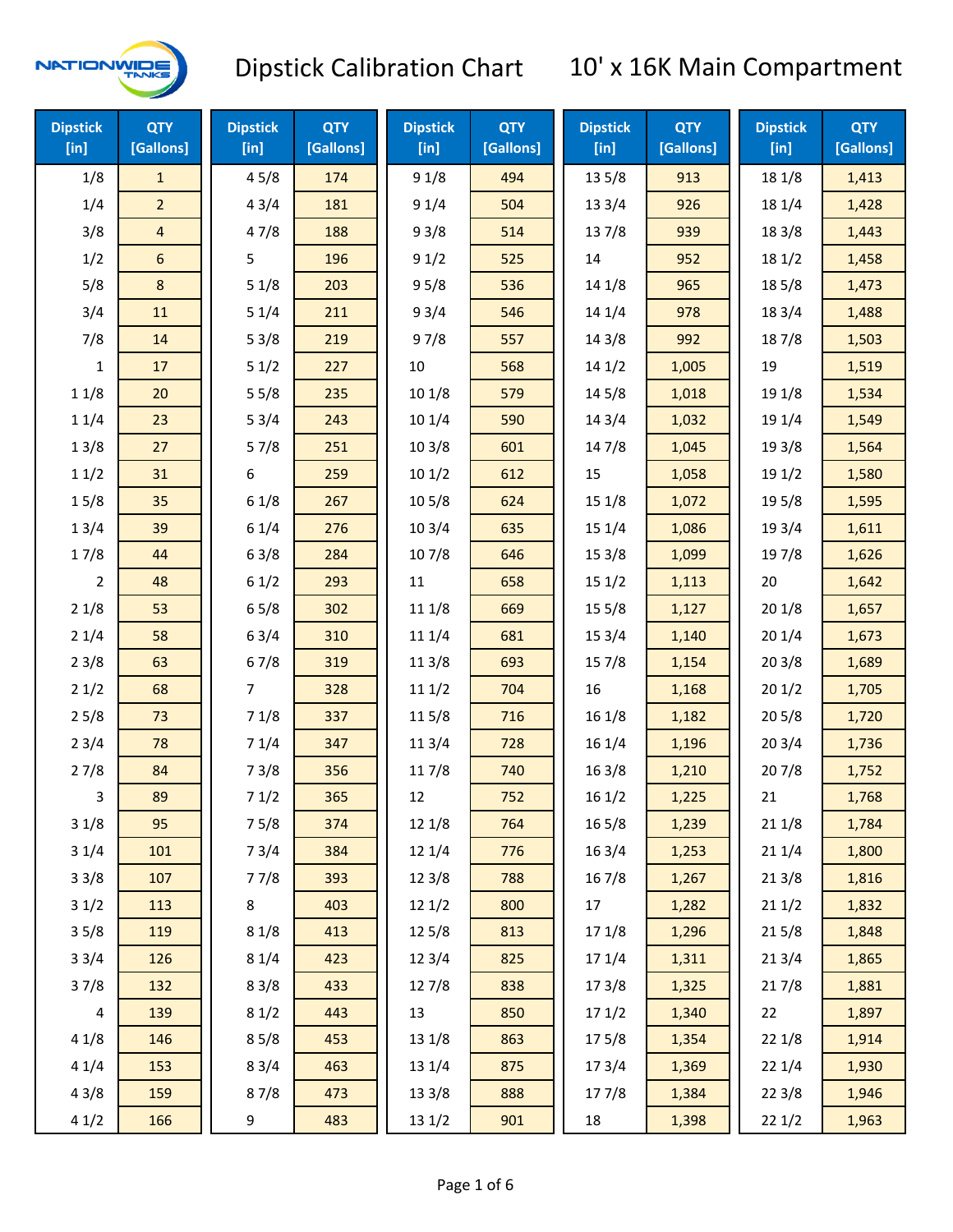

| <b>Dipstick</b><br>$[$ in] | <b>QTY</b><br>[Gallons] | <b>Dipstick</b><br>$[$ in] | <b>QTY</b><br>[Gallons] | <b>Dipstick</b><br>$[$ in] | <b>QTY</b><br>[Gallons] | <b>Dipstick</b><br>$[$ in] | <b>QTY</b><br>[Gallons] | <b>Dipstick</b><br>$[$ in] | <b>QTY</b><br>[Gallons] |
|----------------------------|-------------------------|----------------------------|-------------------------|----------------------------|-------------------------|----------------------------|-------------------------|----------------------------|-------------------------|
| 225/8                      | 1,979                   | 271/8                      | 2,601                   | 315/8                      | 3,271                   | 36 1/8                     | 3,979                   | 40 5/8                     | 4,720                   |
| 223/4                      | 1,996                   | 271/4                      | 2,619                   | 31 3/4                     | 3,290                   | 36 1/4                     | 3,999                   | 40 3/4                     | 4,741                   |
| 227/8                      | 2,013                   | 273/8                      | 2,637                   | 317/8                      | 3,309                   | 363/8                      | 4,020                   | 407/8                      | 4,762                   |
| 23                         | 2,029                   | 271/2                      | 2,656                   | 32                         | 3,328                   | 361/2                      | 4,040                   | 41                         | 4,783                   |
| 231/8                      | 2,046                   | 275/8                      | 2,674                   | 32 1/8                     | 3,348                   | $36\,5/8$                  | 4,060                   | 41 1/8                     | 4,804                   |
| 231/4                      | 2,063                   | 273/4                      | 2,692                   | 32 1/4                     | 3,367                   | 363/4                      | 4,080                   | 41 1/4                     | 4,825                   |
| 233/8                      | 2,079                   | 277/8                      | 2,710                   | 32 3/8                     | 3,386                   | 36 7/8                     | 4,101                   | 41 3/8                     | 4,846                   |
| 231/2                      | 2,096                   | 28                         | 2,728                   | 321/2                      | 3,406                   | 37                         | 4,121                   | 411/2                      | 4,867                   |
| 235/8                      | 2,113                   | 28 1/8                     | 2,746                   | 325/8                      | 3,425                   | 371/8                      | 4,141                   | 41 5/8                     | 4,889                   |
| 233/4                      | 2,130                   | 28 1/4                     | 2,765                   | 32 3/4                     | 3,444                   | 37 1/4                     | 4,162                   | 41 3/4                     | 4,910                   |
| 237/8                      | 2,147                   | 28 3/8                     | 2,783                   | 327/8                      | 3,464                   | 373/8                      | 4,182                   | 417/8                      | 4,931                   |
| 24                         | 2,164                   | 281/2                      | 2,801                   | 33                         | 3,483                   | 371/2                      | 4,202                   | 42                         | 4,952                   |
| 24 1/8                     | 2,181                   | 28 5/8                     | 2,820                   | 33 1/8                     | 3,503                   | 375/8                      | 4,223                   | 42 1/8                     | 4,973                   |
| 241/4                      | 2,198                   | 28 3/4                     | 2,838                   | 33 1/4                     | 3,522                   | 373/4                      | 4,243                   | 42 1/4                     | 4,994                   |
| 243/8                      | 2,215                   | 28 7/8                     | 2,857                   | 33 3/8                     | 3,542                   | 377/8                      | 4,264                   | 42 3/8                     | 5,016                   |
| 241/2                      | 2,232                   | 29                         | 2,875                   | 33 1/2                     | 3,562                   | 38                         | 4,284                   | 421/2                      | 5,037                   |
| 245/8                      | 2,250                   | 29 1/8                     | 2,894                   | 33 5/8                     | 3,581                   | 38 1/8                     | 4,305                   | 42 5/8                     | 5,058                   |
| 243/4                      | 2,267                   | 29 1/4                     | 2,912                   | 33 3/4                     | 3,601                   | 38 1/4                     | 4,325                   | 42 3/4                     | 5,079                   |
| 24 7/8                     | 2,284                   | 293/8                      | 2,931                   | 337/8                      | 3,620                   | 38 3/8                     | 4,346                   | 42 7/8                     | 5,101                   |
| 25                         | 2,301                   | 291/2                      | 2,949                   | 34                         | 3,640                   | 38 1/2                     | 4,367                   | 43                         | 5,122                   |
| 251/8                      | 2,319                   | 29 5/8                     | 2,968                   | 34 1/8                     | 3,660                   | 385/8                      | 4,387                   | 43 1/8                     | 5,143                   |
| 251/4                      | 2,336                   | 29 3/4                     | 2,987                   | 34 1/4                     | 3,680                   | 38 3/4                     | 4,408                   | 43 1/4                     | 5,165                   |
| 253/8                      | 2,354                   | 297/8                      | 3,005                   | 34 3/8                     | 3,699                   | 387/8                      | 4,429                   | 43 3/8                     | 5,186                   |
| 251/2                      | 2,371                   | 30                         | 3,024                   | 34 1/2                     | 3,719                   | 39                         | 4,449                   | 43 1/2                     | 5,207                   |
| 255/8                      | 2,388                   | 301/8                      | 3,043                   | 34 5/8                     | 3,739                   | 39 1/8                     | 4,470                   | 43 5/8                     | 5,229                   |
| 253/4                      | 2,406                   | 30 1/4                     | 3,062                   | 34 3/4                     | 3,759                   | 39 1/4                     | 4,491                   | 43 3/4                     | 5,250                   |
| 257/8                      | 2,424                   | 303/8                      | 3,081                   | 347/8                      | 3,779                   | 39 3/8                     | 4,511                   | 437/8                      | 5,272                   |
| 26                         | 2,441                   | 301/2                      | 3,099                   | 35                         | 3,799                   | 39 1/2                     | 4,532                   | 44                         | 5,293                   |
| 26 1/8                     | 2,459                   | 30 5/8                     | 3,118                   | 35 1/8                     | 3,819                   | 39 5/8                     | 4,553                   | 44 1/8                     | 5,315                   |
| 26 1/4                     | 2,477                   | 30 3/4                     | 3,137                   | 35 1/4                     | 3,839                   | 39 3/4                     | 4,574                   | 44 1/4                     | 5,336                   |
| 263/8                      | 2,494                   | 307/8                      | 3,156                   | 35 3/8                     | 3,859                   | 397/8                      | 4,595                   | 44 3/8                     | 5,358                   |
| 261/2                      | 2,512                   | 31                         | 3,175                   | 35 1/2                     | 3,879                   | 40                         | 4,616                   | 44 1/2                     | 5,379                   |
| 265/8                      | 2,530                   | 31 1/8                     | 3,194                   | 35 5/8                     | 3,899                   | 40 1/8                     | 4,636                   | 44 5/8                     | 5,401                   |
| 263/4                      | 2,548                   | 31 1/4                     | 3,213                   | 35 3/4                     | 3,919                   | 40 1/4                     | 4,657                   | 44 3/4                     | 5,422                   |
| 267/8                      | 2,566                   | 31 3/8                     | 3,232                   | 357/8                      | 3,939                   | 40 3/8                     | 4,678                   | 447/8                      | 5,444                   |
| 27                         | 2,584                   | 31 1/2                     | 3,251                   | 36                         | 3,959                   | 40 1/2                     | 4,699                   | 45                         | 5,465                   |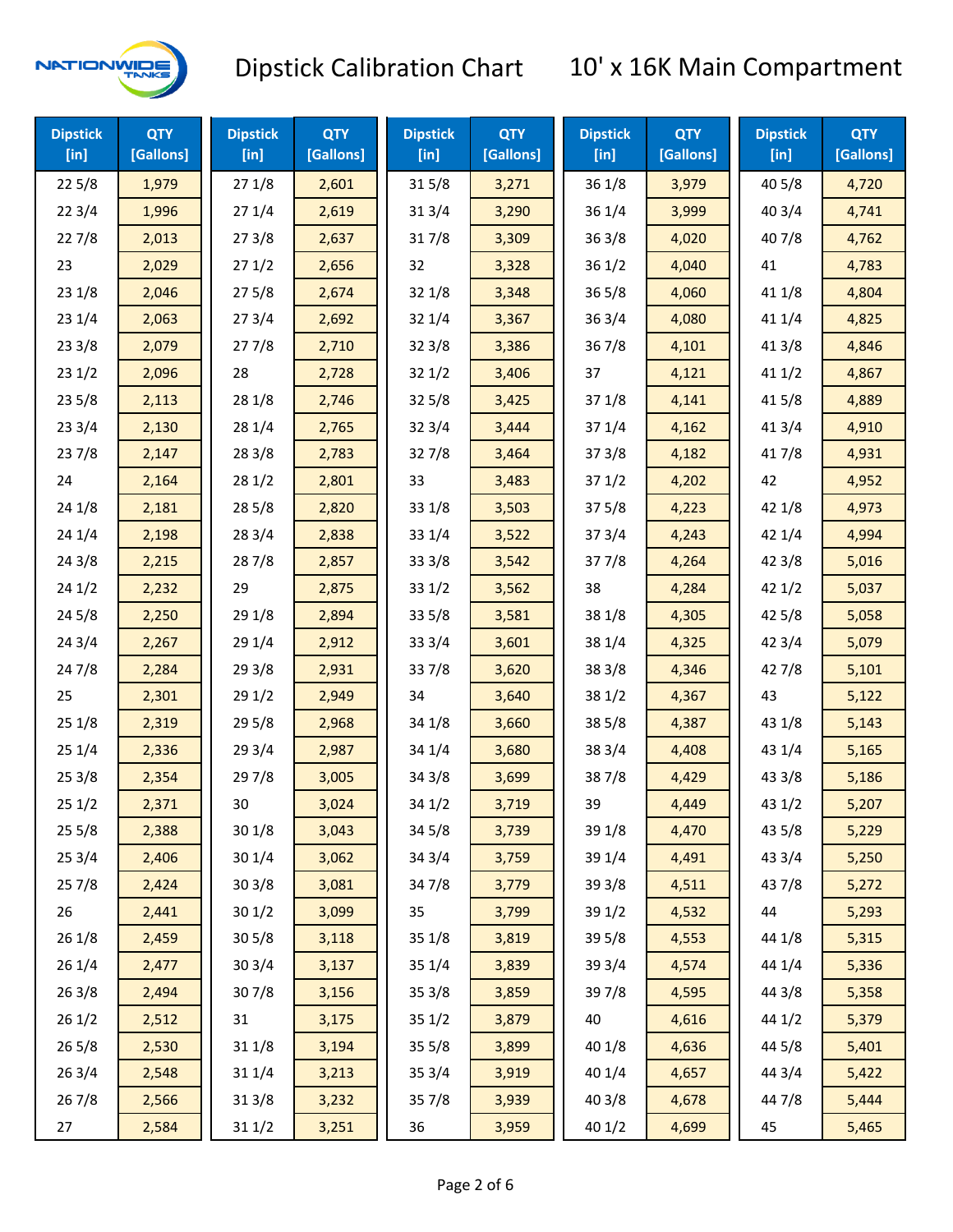

| <b>Dipstick</b><br>$[$ in] | <b>QTY</b><br>[Gallons] | <b>Dipstick</b><br>$[$ in] | <b>QTY</b><br>[Gallons] | <b>Dipstick</b><br>$[$ in] | <b>QTY</b><br>[Gallons] | <b>Dipstick</b><br>$[$ in] | <b>QTY</b><br>[Gallons] | <b>Dipstick</b><br>$[$ in] | <b>QTY</b><br>[Gallons] |
|----------------------------|-------------------------|----------------------------|-------------------------|----------------------------|-------------------------|----------------------------|-------------------------|----------------------------|-------------------------|
| 45 1/8                     | 5,487                   | 49 5/8                     | 6,273                   | 54 1/8                     | 7,073                   | 58 5/8                     | 7,880                   | 63 1/8                     | 8,689                   |
| 45 1/4                     | 5,508                   | 49 3/4                     | 6,295                   | 54 1/4                     | 7,095                   | 58 3/4                     | 7,903                   | 63 1/4                     | 8,712                   |
| 45 3/8                     | 5,530                   | 49 7/8                     | 6,317                   | 54 3/8                     | 7,117                   | 587/8                      | 7,925                   | 63 3/8                     | 8,734                   |
| 451/2                      | 5,552                   | 50                         | 6,339                   | 54 1/2                     | 7,140                   | 59                         | 7,947                   | 63 1/2                     | 8,756                   |
| 45 5/8                     | 5,573                   | 50 1/8                     | 6,361                   | 54 5/8                     | 7,162                   | 59 1/8                     | 7,970                   | 63 5/8                     | 8,779                   |
| 45 3/4                     | 5,595                   | 501/4                      | 6,383                   | 54 3/4                     | 7,185                   | 59 1/4                     | 7,992                   | 63 3/4                     | 8,801                   |
| 45 7/8                     | 5,617                   | 503/8                      | 6,406                   | 54 7/8                     | 7,207                   | 59 3/8                     | 8,015                   | 637/8                      | 8,824                   |
| 46                         | 5,638                   | 501/2                      | 6,428                   | 55                         | 7,229                   | 59 1/2                     | 8,037                   | 64                         | 8,846                   |
| 46 1/8                     | 5,660                   | 505/8                      | 6,450                   | 55 1/8                     | 7,252                   | 59 5/8                     | 8,060                   | 64 1/8                     | 8,869                   |
| 46 1/4                     | 5,682                   | 50 3/4                     | 6,472                   | 55 1/4                     | 7,274                   | 59 3/4                     | 8,082                   | 64 1/4                     | 8,891                   |
| 46 3/8                     | 5,704                   | 507/8                      | 6,494                   | 55 3/8                     | 7,296                   | 59 7/8                     | 8,105                   | 64 3/8                     | 8,913                   |
| 46 1/2                     | 5,725                   | 51                         | 6,516                   | 55 1/2                     | 7,319                   | 60                         | 8,127                   | 64 1/2                     | 8,936                   |
| 46 5/8                     | 5,747                   | 51 1/8                     | 6,538                   | 55 5/8                     | 7,341                   | 60 1/8                     | 8,150                   | 64 5/8                     | 8,958                   |
| 46 3/4                     | 5,769                   | 51 1/4                     | 6,561                   | 55 3/4                     | 7,364                   | 60 1/4                     | 8,172                   | 64 3/4                     | 8,981                   |
| 46 7/8                     | 5,791                   | 513/8                      | 6,583                   | 55 7/8                     | 7,386                   | 60 3/8                     | 8,195                   | 64 7/8                     | 9,003                   |
| 47                         | 5,812                   | 511/2                      | 6,605                   | 56                         | 7,409                   | 601/2                      | 8,217                   | 65                         | 9,025                   |
| 47 1/8                     | 5,834                   | 515/8                      | 6,627                   | 56 1/8                     | 7,431                   | 60 5/8                     | 8,240                   | 65 1/8                     | 9,048                   |
| 47 1/4                     | 5,856                   | 51 3/4                     | 6,649                   | 56 1/4                     | 7,453                   | 60 3/4                     | 8,262                   | 65 1/4                     | 9,070                   |
| 47 3/8                     | 5,878                   | 517/8                      | 6,672                   | 56 3/8                     | 7,476                   | 60 7/8                     | 8,285                   | 65 3/8                     | 9,092                   |
| 471/2                      | 5,900                   | 52                         | 6,694                   | 56 1/2                     | 7,498                   | 61                         | 8,307                   | 65 1/2                     | 9,115                   |
| 475/8                      | 5,922                   | 52 1/8                     | 6,716                   | 56 5/8                     | 7,521                   | 61 1/8                     | 8,330                   | 65 5/8                     | 9,137                   |
| 47 3/4                     | 5,943                   | 52 1/4                     | 6,738                   | 56 3/4                     | 7,543                   | 61 1/4                     | 8,352                   | 65 3/4                     | 9,160                   |
| 47 7/8                     | 5,965                   | 52 3/8                     | 6,761                   | 567/8                      | 7,566                   | 61 3/8                     | 8,375                   | 65 7/8                     | 9,182                   |
| 48                         | 5,987                   | 521/2                      | 6,783                   | 57                         | 7,588                   | 611/2                      | 8,397                   | 66                         | 9,204                   |
| 48 1/8                     | 6,009                   | 52 5/8                     | 6,805                   | 57 1/8                     | 7,610                   | 615/8                      | 8,420                   | 66 1/8                     | 9,227                   |
| 48 1/4                     | 6,031                   | 52 3/4                     | 6,827                   | 57 1/4                     | 7,633                   | 61 3/4                     | 8,442                   | 66 1/4                     | 9,249                   |
| 48 3/8                     | 6,053                   | 527/8                      | 6,850                   | 57 3/8                     | 7,655                   | 617/8                      | 8,465                   | 66 3/8                     | 9,271                   |
| 48 1/2                     | 6,075                   | 53                         | 6,872                   | 57 1/2                     | 7,678                   | 62                         | 8,487                   | 66 1/2                     | 9,294                   |
| 48 5/8                     | 6,097                   | 53 1/8                     | 6,894                   | 57 5/8                     | 7,700                   | 62 1/8                     | 8,509                   | 66 5/8                     | 9,316                   |
| 48 3/4                     | 6,119                   | 53 1/4                     | 6,916                   | 573/4                      | 7,723                   | 62 1/4                     | 8,532                   | 66 3/4                     | 9,338                   |
| 487/8                      | 6,141                   | 53 3/8                     | 6,939                   | 577/8                      | 7,745                   | 62 3/8                     | 8,554                   | 667/8                      | 9,360                   |
| 49                         | 6,163                   | 53 1/2                     | 6,961                   | 58                         | 7,768                   | 621/2                      | 8,577                   | 67                         | 9,383                   |
| 49 1/8                     | 6,185                   | 53 5/8                     | 6,983                   | 58 1/8                     | 7,790                   | 62 5/8                     | 8,599                   | 671/8                      | 9,405                   |
| 49 1/4                     | 6,207                   | 53 3/4                     | 7,006                   | 58 1/4                     | 7,813                   | 62 3/4                     | 8,622                   | 671/4                      | 9,427                   |
| 49 3/8                     | 6,229                   | 537/8                      | 7,028                   | 58 3/8                     | 7,835                   | 627/8                      | 8,644                   | 673/8                      | 9,450                   |
| 49 1/2                     | 6,251                   | 54                         | 7,050                   | 58 1/2                     | 7,858                   | 63                         | 8,667                   | 67 1/2                     | 9,472                   |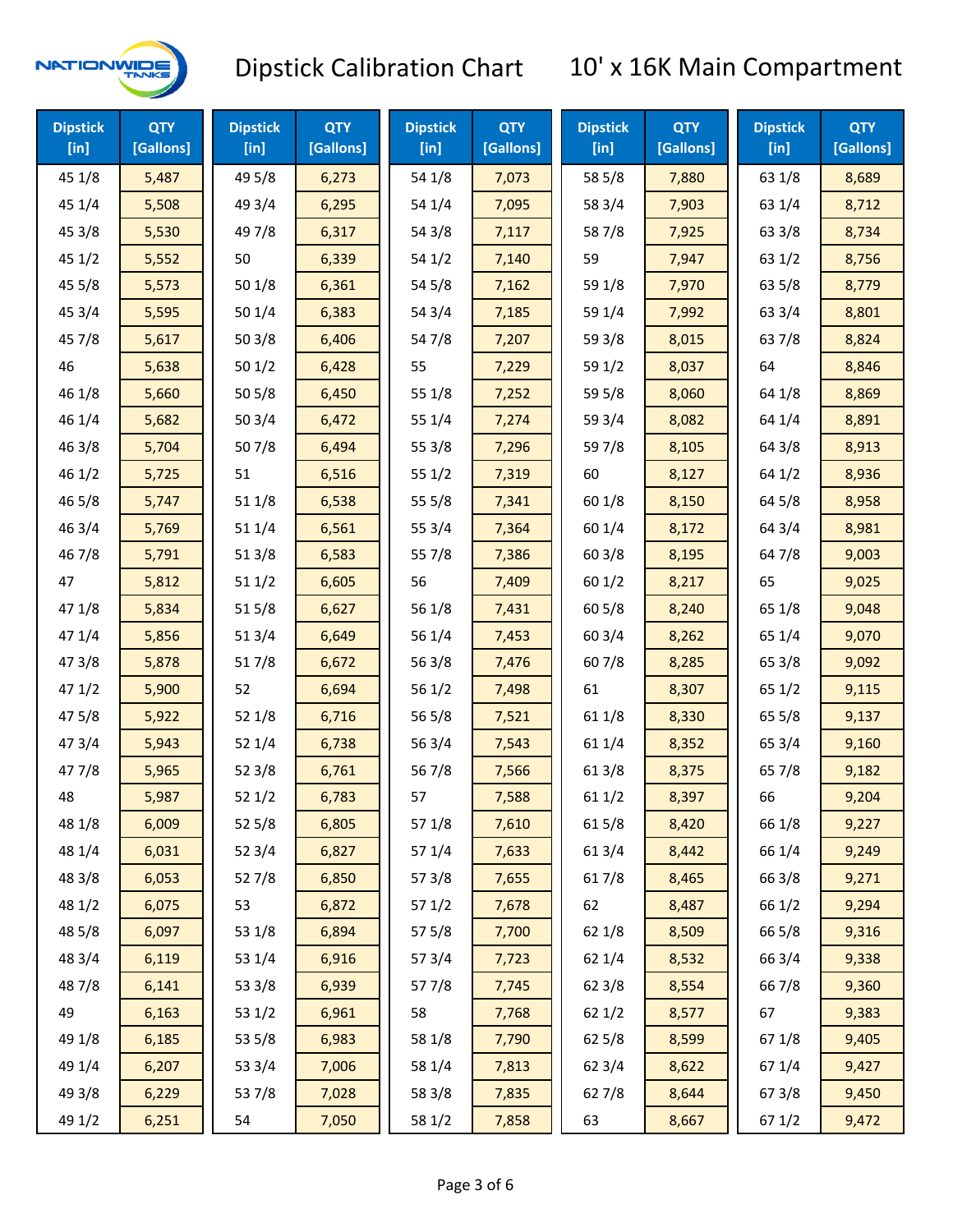

| <b>Dipstick</b><br>$[$ in] | <b>QTY</b><br>[Gallons] | <b>Dipstick</b><br>$[$ in] | <b>QTY</b><br>[Gallons] | <b>Dipstick</b><br>$[$ in] | <b>QTY</b><br>[Gallons] | <b>Dipstick</b><br>$[$ in] | <b>QTY</b><br>[Gallons] | <b>Dipstick</b><br>[in] | <b>QTY</b><br>[Gallons] |
|----------------------------|-------------------------|----------------------------|-------------------------|----------------------------|-------------------------|----------------------------|-------------------------|-------------------------|-------------------------|
| 67 5/8                     | 9,494                   | 72 1/8                     | 10,289                  | 765/8                      | 11,069                  | 81 1/8                     | 11,826                  | 85 5/8                  | 12,555                  |
| 67 3/4                     | 9,516                   | 72 1/4                     | 10,311                  | 763/4                      | 11,090                  | 81 1/4                     | 11,847                  | 85 3/4                  | 12,575                  |
| 677/8                      | 9,539                   | 72 3/8                     | 10,333                  | 767/8                      | 11,111                  | 81 3/8                     | 11,867                  | 85 7/8                  | 12,595                  |
| 68                         | 9,561                   | 72 1/2                     | 10,355                  | 77                         | 11,133                  | 811/2                      | 11,888                  | 86                      | 12,615                  |
| 68 1/8                     | 9,583                   | 725/8                      | 10,377                  | 77 1/8                     | 11,154                  | 815/8                      | 11,909                  | 86 1/8                  | 12,634                  |
| 68 1/4                     | 9,605                   | 72 3/4                     | 10,399                  | 77 1/4                     | 11,175                  | 813/4                      | 11,929                  | 86 1/4                  | 12,654                  |
| 68 3/8                     | 9,628                   | 727/8                      | 10,420                  | 77 3/8                     | 11,197                  | 817/8                      | 11,950                  | 86 3/8                  | 12,674                  |
| 68 1/2                     | 9,650                   | 73                         | 10,442                  | 771/2                      | 11,218                  | 82                         | 11,970                  | 86 1/2                  | 12,693                  |
| 68 5/8                     | 9,672                   | 73 1/8                     | 10,464                  | 775/8                      | 11,239                  | 82 1/8                     | 11,991                  | 86 5/8                  | 12,713                  |
| 68 3/4                     | 9,694                   | 73 1/4                     | 10,486                  | 773/4                      | 11,260                  | 82 1/4                     | 12,011                  | 86 3/4                  | 12,732                  |
| 687/8                      | 9,716                   | 73 3/8                     | 10,508                  | 777/8                      | 11,282                  | 82 3/8                     | 12,032                  | 867/8                   | 12,752                  |
| 69                         | 9,738                   | 73 1/2                     | 10,529                  | 78                         | 11,303                  | 821/2                      | 12,052                  | 87                      | 12,771                  |
| 69 1/8                     | 9,761                   | 73 5/8                     | 10,551                  | 78 1/8                     | 11,324                  | 825/8                      | 12,073                  | 871/8                   | 12,791                  |
| 69 1/4                     | 9,783                   | 73 3/4                     | 10,573                  | 78 1/4                     | 11,345                  | 82 3/4                     | 12,093                  | 871/4                   | 12,810                  |
| 69 3/8                     | 9,805                   | 737/8                      | 10,595                  | 78 3/8                     | 11,366                  | 827/8                      | 12,113                  | 87 3/8                  | 12,830                  |
| 69 1/2                     | 9,827                   | 74                         | 10,616                  | 78 1/2                     | 11,387                  | 83                         | 12,134                  | 871/2                   | 12,849                  |
| 69 5/8                     | 9,849                   | 74 1/8                     | 10,638                  | 78 5/8                     | 11,408                  | 83 1/8                     | 12,154                  | 875/8                   | 12,868                  |
| 69 3/4                     | 9,871                   | 74 1/4                     | 10,660                  | 78 3/4                     | 11,429                  | 83 1/4                     | 12,174                  | 87 3/4                  | 12,888                  |
| 697/8                      | 9,893                   | 74 3/8                     | 10,681                  | 787/8                      | 11,451                  | 83 3/8                     | 12,195                  | 877/8                   | 12,907                  |
| 70                         | 9,915                   | 74 1/2                     | 10,703                  | 79                         | 11,472                  | 83 1/2                     | 12,215                  | 88                      | 12,926                  |
| 70 1/8                     | 9,937                   | 74 5/8                     | 10,725                  | 79 1/8                     | 11,493                  | 83 5/8                     | 12,235                  | 88 1/8                  | 12,946                  |
| 70 1/4                     | 9,960                   | 74 3/4                     | 10,746                  | 79 1/4                     | 11,514                  | 83 3/4                     | 12,255                  | 88 1/4                  | 12,965                  |
| 70 3/8                     | 9,982                   | 747/8                      | 10,768                  | 79 3/8                     | 11,535                  | 837/8                      | 12,275                  | 88 3/8                  | 12,984                  |
| 70 1/2                     | 10,004                  | 75                         | 10,789                  | 79 1/2                     | 11,555                  | 84                         | 12,296                  | 88 1/2                  | 13,003                  |
| 70 5/8                     | 10,026                  | 75 1/8                     | 10,811                  | 79 5/8                     | 11,576                  | 84 1/8                     | 12,316                  | 88 5/8                  | 13,022                  |
| 70 3/4                     | 10,048                  | 75 1/4                     | 10,833                  | 79 3/4                     | 11,597                  | 84 1/4                     | 12,336                  | 88 3/4                  | 13,041                  |
| 70 7/8                     | 10,070                  | 75 3/8                     | 10,854                  | 79 7/8                     | 11,618                  | 84 3/8                     | 12,356                  | 887/8                   | 13,060                  |
| 71                         | 10,092                  | 75 1/2                     | 10,876                  | 80                         | 11,639                  | 84 1/2                     | 12,376                  | 89                      | 13,080                  |
| 71 1/8                     | 10,114                  | 75 5/8                     | 10,897                  | 80 1/8                     | 11,660                  | 845/8                      | 12,396                  | 89 1/8                  | 13,099                  |
| 71 1/4                     | 10,136                  | 75 3/4                     | 10,919                  | 80 1/4                     | 11,681                  | 84 3/4                     | 12,416                  | 89 1/4                  | 13,117                  |
| 713/8                      | 10,158                  | 75 7/8                     | 10,940                  | 803/8                      | 11,702                  | 847/8                      | 12,436                  | 89 3/8                  | 13,136                  |
| 71 1/2                     | 10,180                  | 76                         | 10,962                  | 80 1/2                     | 11,722                  | 85                         | 12,456                  | 89 1/2                  | 13,155                  |
| 715/8                      | 10,202                  | 76 1/8                     | 10,983                  | 80 5/8                     | 11,743                  | 85 1/8                     | 12,476                  | 89 5/8                  | 13,174                  |
| 713/4                      | 10,224                  | 76 1/4                     | 11,004                  | 80 3/4                     | 11,764                  | 85 1/4                     | 12,496                  | 89 3/4                  | 13,193                  |
| 717/8                      | 10,245                  | 763/8                      | 11,026                  | 807/8                      | 11,785                  | 85 3/8                     | 12,516                  | 897/8                   | 13,212                  |
| 72                         | 10,267                  | 76 1/2                     | 11,047                  | 81                         | 11,805                  | 85 1/2                     | 12,535                  | 90                      | 13,231                  |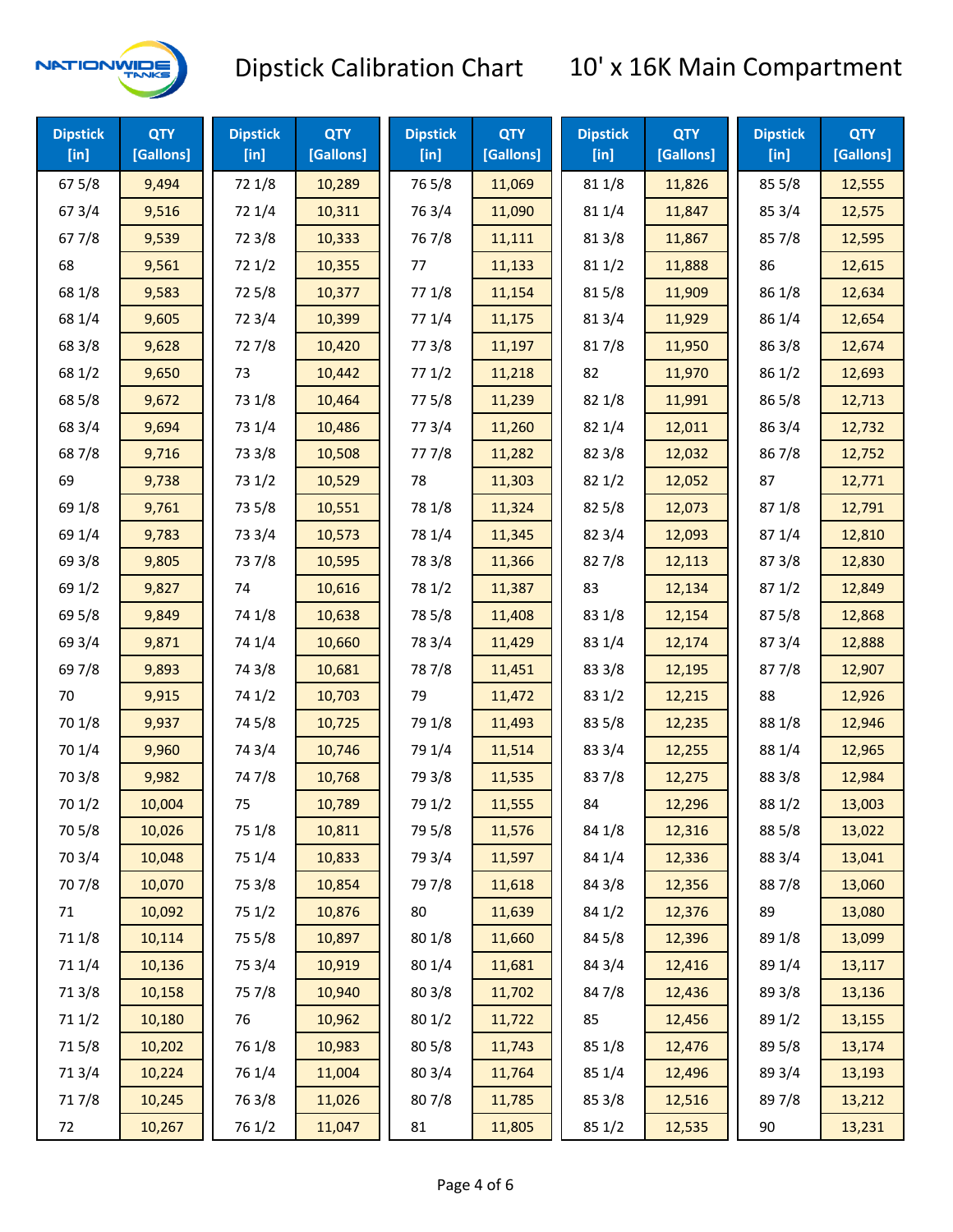

| <b>Dipstick</b><br>$[$ in] | <b>QTY</b><br>[Gallons] | <b>Dipstick</b><br>[in] | <b>QTY</b><br>[Gallons] | <b>Dipstick</b><br>$[$ in] | <b>QTY</b><br>[Gallons] | <b>Dipstick</b><br>$[$ in] | <b>QTY</b><br>[Gallons] | <b>Dipstick</b><br>[in] | <b>QTY</b><br>[Gallons] |
|----------------------------|-------------------------|-------------------------|-------------------------|----------------------------|-------------------------|----------------------------|-------------------------|-------------------------|-------------------------|
| 90 1/8                     | 13,249                  | 94 5/8                  | 13,901                  | 99 1/8                     | 14,503                  | 103 5/8                    | 15,044                  | 108 1/8                 | 15,515                  |
| 90 1/4                     | 13,268                  | 94 3/4                  | 13,919                  | 99 1/4                     | 14,519                  | 103 3/4                    | 15,058                  | 108 1/4                 | 15,527                  |
| 90 3/8                     | 13,287                  | 947/8                   | 13,936                  | 99 3/8                     | 14,534                  | 103 7/8                    | 15,072                  | 108 3/8                 | 15,539                  |
| 90 1/2                     | 13,305                  | 95                      | 13,953                  | 99 1/2                     | 14,550                  | 104                        | 15,086                  | 108 1/2                 | 15,550                  |
| 90 5/8                     | 13,324                  | 95 1/8                  | 13,971                  | 99 5/8                     | 14,566                  | 104 1/8                    | 15,100                  | 108 5/8                 | 15,562                  |
| 90 3/4                     | 13,343                  | 95 1/4                  | 13,988                  | 99 3/4                     | 14,582                  | 104 1/4                    | 15,114                  | 108 3/4                 | 15,574                  |
| 907/8                      | 13,361                  | 95 3/8                  | 14,005                  | 997/8                      | 14,597                  | 104 3/8                    | 15,128                  | 108 7/8                 | 15,585                  |
| 91                         | 13,380                  | 95 1/2                  | 14,022                  | 100                        | 14,613                  | 1041/2                     | 15,142                  | 109                     | 15,597                  |
| 91 1/8                     | 13,398                  | 95 5/8                  | 14,039                  | 100 1/8                    | 14,629                  | 104 5/8                    | 15,155                  | 109 1/8                 | 15,608                  |
| 91 1/4                     | 13,417                  | 95 3/4                  | 14,057                  | 100 1/4                    | 14,644                  | 104 3/4                    | 15,169                  | 109 1/4                 | 15,620                  |
| 913/8                      | 13,435                  | 957/8                   | 14,074                  | 100 3/8                    | 14,660                  | 104 7/8                    | 15,183                  | 109 3/8                 | 15,631                  |
| 91 1/2                     | 13,453                  | 96                      | 14,091                  | 1001/2                     | 14,675                  | 105                        | 15,196                  | 109 1/2                 | 15,642                  |
| 915/8                      | 13,472                  | 96 1/8                  | 14,108                  | 100 5/8                    | 14,690                  | 105 1/8                    | 15,210                  | 109 5/8                 | 15,653                  |
| 913/4                      | 13,490                  | 96 1/4                  | 14,125                  | 1003/4                     | 14,706                  | 105 1/4                    | 15,223                  | 109 3/4                 | 15,665                  |
| 917/8                      | 13,508                  | 96 3/8                  | 14,142                  | 100 7/8                    | 14,721                  | 105 3/8                    | 15,236                  | 109 7/8                 | 15,676                  |
| 92                         | 13,527                  | 96 1/2                  | 14,158                  | 101                        | 14,736                  | 105 1/2                    | 15,250                  | 110                     | 15,687                  |
| 92 1/8                     | 13,545                  | 96 5/8                  | 14,175                  | 101 1/8                    | 14,751                  | 105 5/8                    | 15,263                  | 110 1/8                 | 15,697                  |
| 92 1/4                     | 13,563                  | 96 3/4                  | 14,192                  | 101 1/4                    | 14,766                  | 105 3/4                    | 15,276                  | 110 1/4                 | 15,708                  |
| 92 3/8                     | 13,581                  | 967/8                   | 14,209                  | 1013/8                     | 14,782                  | 105 7/8                    | 15,289                  | 110 3/8                 | 15,719                  |
| 92 1/2                     | 13,599                  | 97                      | 14,225                  | 1011/2                     | 14,797                  | 106                        | 15,302                  | 110 1/2                 | 15,730                  |
| 925/8                      | 13,617                  | 97 1/8                  | 14,242                  | 101 5/8                    | 14,812                  | 106 1/8                    | 15,315                  | 110 5/8                 | 15,740                  |
| 92 3/4                     | 13,635                  | 97 1/4                  | 14,259                  | 101 3/4                    | 14,827                  | 106 1/4                    | 15,328                  | 110 3/4                 | 15,751                  |
| 927/8                      | 13,653                  | 973/8                   | 14,275                  | 101 7/8                    | 14,841                  | 106 3/8                    | 15,341                  | 110 7/8                 | 15,761                  |
| 93                         | 13,671                  | 97 1/2                  | 14,292                  | 102                        | 14,856                  | 1061/2                     | 15,354                  | 111                     | 15,772                  |
| 93 1/8                     | 13,689                  | 97 5/8                  | 14,308                  | 102 1/8                    | 14,871                  | 106 5/8                    | 15,367                  | 111 1/8                 | 15,782                  |
| 93 1/4                     | 13,707                  | 973/4                   | 14,325                  | 102 1/4                    | 14,886                  | 106 3/4                    | 15,379                  | 111 1/4                 | 15,792                  |
| 93 3/8                     | 13,725                  | 977/8                   | 14,341                  | 102 3/8                    | 14,900                  | 106 7/8                    | 15,392                  | 111 3/8                 | 15,802                  |
| 93 1/2                     | 13,743                  | 98                      | 14,357                  | 102 1/2                    | 14,915                  | 107                        | 15,405                  | 111 1/2                 | 15,812                  |
| 93 5/8                     | 13,760                  | 98 1/8                  | 14,374                  | 102 5/8                    | 14,930                  | 107 1/8                    | 15,417                  | 1115/8                  | 15,822                  |
| 93 3/4                     | 13,778                  | 98 1/4                  | 14,390                  | 102 3/4                    | 14,944                  | 107 1/4                    | 15,430                  | 111 3/4                 | 15,832                  |
| 937/8                      | 13,796                  | 98 3/8                  | 14,406                  | 102 7/8                    | 14,959                  | 107 3/8                    | 15,442                  | 111 7/8                 | 15,842                  |
| 94                         | 13,813                  | 98 1/2                  | 14,422                  | 103                        | 14,973                  | 1071/2                     | 15,454                  | 112                     | 15,852                  |
| 94 1/8                     | 13,831                  | 98 5/8                  | 14,439                  | 103 1/8                    | 14,987                  | 1075/8                     | 15,467                  | 112 1/8                 | 15,861                  |
| 94 1/4                     | 13,849                  | 98 3/4                  | 14,455                  | 103 1/4                    | 15,002                  | 107 3/4                    | 15,479                  | 112 1/4                 | 15,871                  |
| 94 3/8                     | 13,866                  | 987/8                   | 14,471                  | 103 3/8                    | 15,016                  | 1077/8                     | 15,491                  | 112 3/8                 | 15,880                  |
| 94 1/2                     | 13,884                  | 99                      | 14,487                  | 103 1/2                    | 15,030                  | 108                        | 15,503                  | 112 1/2                 | 15,890                  |